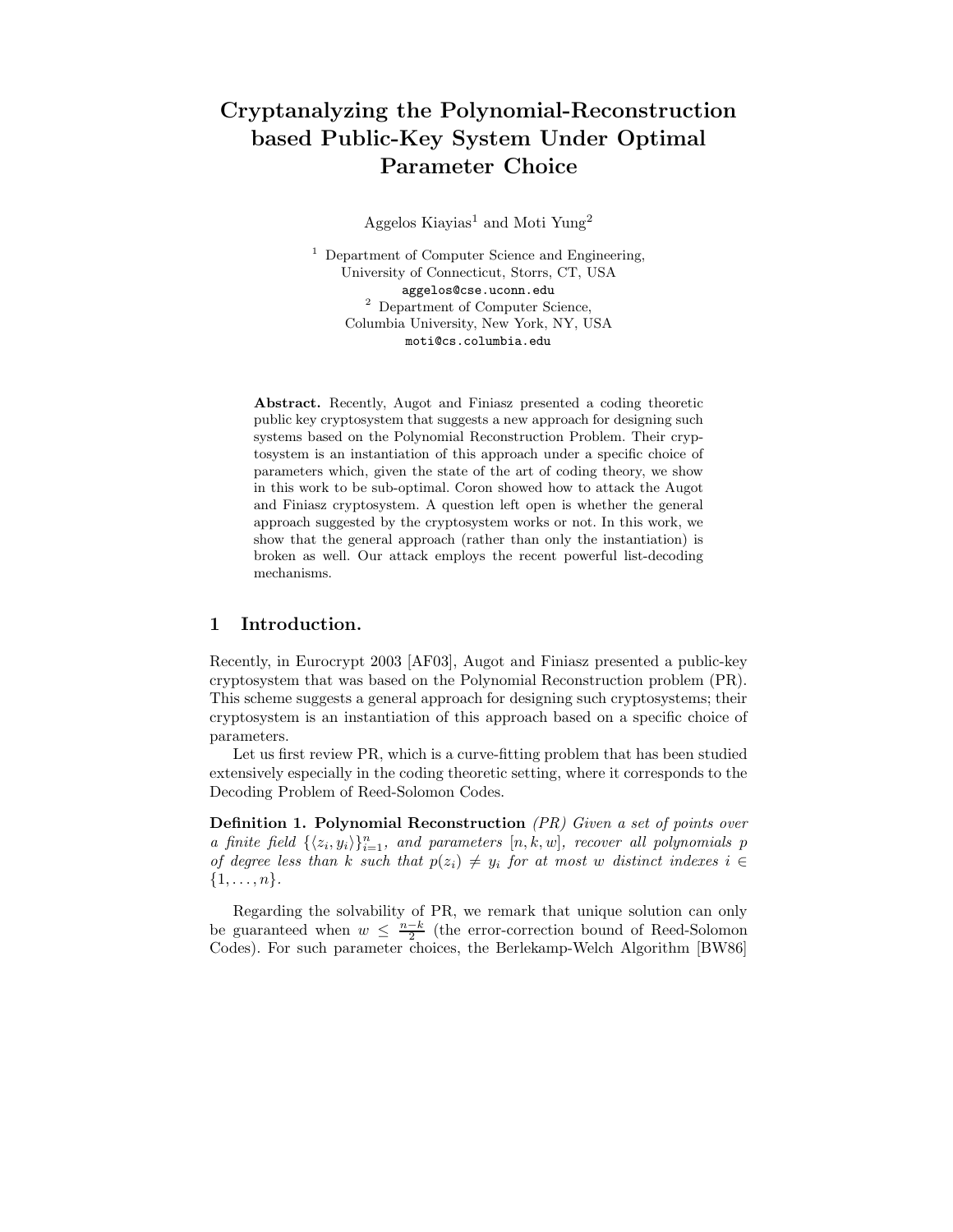can be used to recover the solution in polynomial-time. When the number of errors w exceeds this bound, unique solution is not necessarily guaranteed. In this range, a decoding algorithm may output a list of polynomials that satisfy the constraints. This is called list-decoding and recently some breakthrough results have been achieved in this field. The most powerful list-decoding algorithm is the one by Guruswami and Sudan, [GS98]. The algorithm will work for any number of errors such that  $w < n - \sqrt{(k-1)n}$ . For choice of parameters beyond the Guruswami-Sudan solvability bound, no known efficient algorithm exists that solves PR (and [GS98] gives some indication why such an algorithm is not likely to be found).



Fig. 1. The Augot and Finiasz general approach for designing a pk-cryptosystem using the hardness of RS decoding.

Augot and Finiasz's general approach (see figure 1) is to use a PR instance which is hard to solve (i.e., a highly noisy instance) as a public key, and to encrypt a message by scaling the given public key (i.e., multiplying the polynomial values by a scalar) and adding to the scaled instance the message which is represented as a slightly lower degree second PR instance which is solvable, yielding a PR instance representing the ciphertext. The receiver who knows the noise locations in the public key can recover the message. The approach allows key sizes that are much smaller than the traditional coding theoretic based publickey systems (i.e., the McEliece cryptosystem [McE78]). Further, direct use of the above mentioned decoding and list-decoding methods do not apply to breaking the cryptosystem (directly). To implement the approach of figure 1 one needs to specify: (i) the structure of the public-key, (ii) the structure of the error-vector, and in accordance (iii) the decoding method employed in decryption.

What we noticed is that while the public-key structure was chosen to be an unsolvable PR instance, the choice of the error-vector and the associated decoding method was sub-optimal considering the state-of-the-art of Coding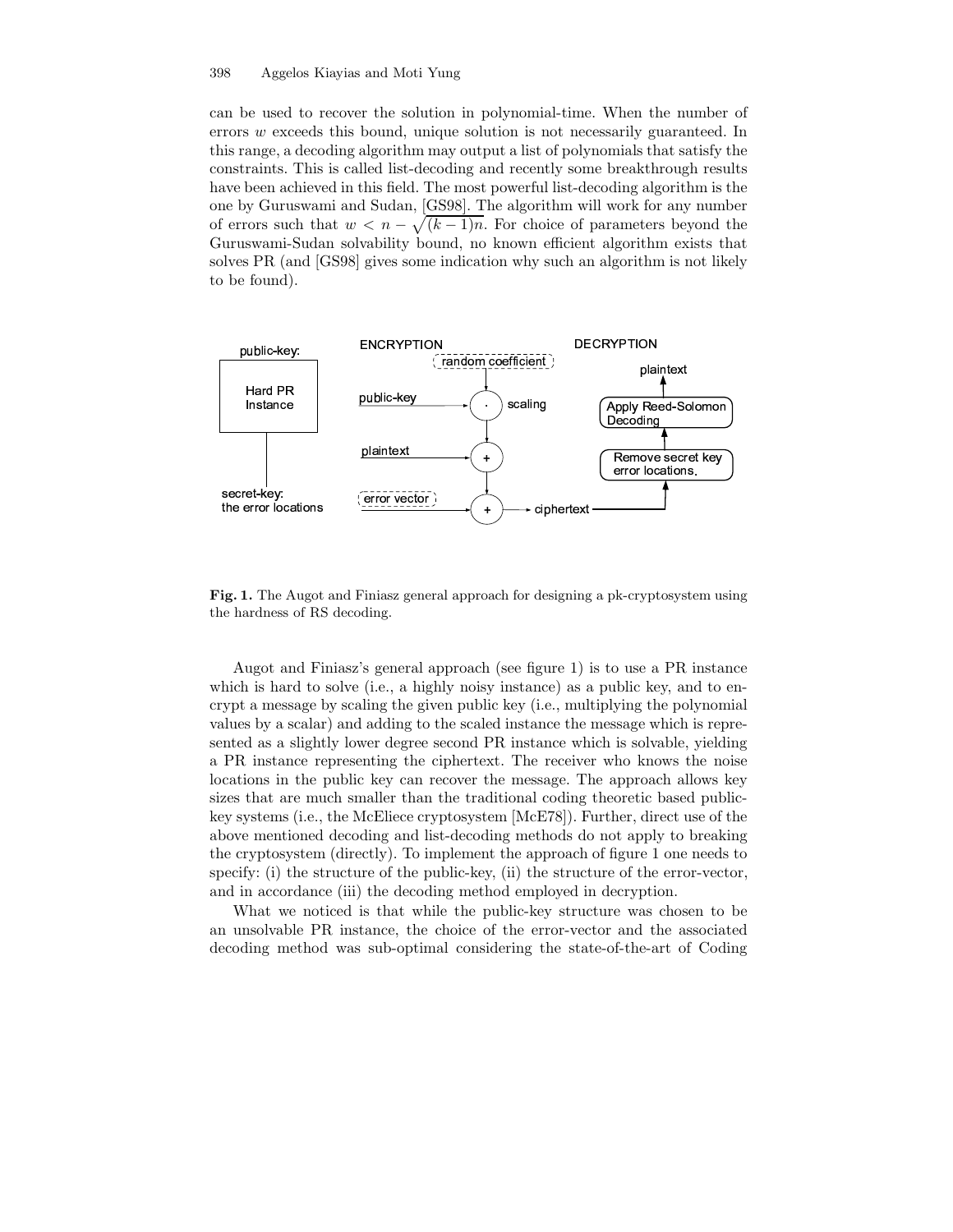Theory. The scheme was in fact, based on unique decoding (and not list decoding techniques) and did not consider probabilistic analysis to maximize the allowed entropy of the error-vector.

The scheme of [AF03] was recently broken by Coron [Cor03a,Cor03c] (without affecting the solvability of PR). The elegant attack presented in [Cor03c] is in fact a ciphertext-only attack that is built on the Berlekamp-Welch method and recovers the message, given knowledge only of the public-key and a ciphertext. A further modification of the scheme, using extension fields but essentially the same system, was suggested recently [AFL03] and was shown by Coron [Cor03b] to be vulnerable to essentially the same attack.

Coding Theoretic Motivation. The Augot-Finiasz cryptosystem employed unique decoding techniques rather than list-decoding techniques (assuming that unique decoding is what is needed for a correct cryptosystem — an assumption we refute herein). Moreover, they consider only worst-case analysis in the selection of the code parameters. Thus, their cryptosystem is sub-optimal in the above respects given the general approach outlined above.

This leaves open the question of whether this general approach works in principle, i.e., when one uses the optimal coding theoretic techniques and probabilistic analysis for the parameter selection.

Our Results: In this work we investigate the above question. In particular, we maximize the rate of the error vector used during encryption and choose state-of-the-art list-decoding techniques to implement the Reed-Solomon decoding step for decryption. Regarding the optimization (maximization) of the error-rate we make two key observations (1) the system of [AF03] employs a worst-case approach in selecting this parameter; a probabilistic approach (that we perform in this work) allows higher values. (2) the system of [AF03] employs Berlekamp-Welch RS-decoding for the decryption operation. We emphasize that more powerful decoding techniques can be employed that allow larger values for the error-rate parameter. Our methodology is to use an extended set of tools both for design and analysis in order to get the best possible instantiations of the general approach. The tools include "list decoding" rather than unique decoding techniques (which we show to be still good for decryption, since decoding to a unique value is assured with extremely high probability over a large enough field, even when ambiguous decoding is allowed, cf. Lemma 1).

We develop our presentation as a ping-pong game between a cryptosystems designer and a cryptanalyst. To avoid any misunderstanding our goal is not to design a new cryptosystem, but rather using the design and cryptanalysis steps as a methodology for exploring the general approach.

First Step. Regarding our key-observation (1) we employ the tails of the hypergeometric distribution to show that the original scheme allowed too few errors in the error-vector to be used by the message encryption process. Thus the errorrate can be increased high enough to aid the designer to achieve instances of the cryptosystem where Coron's analysis does not work. But, nevertheless we provide an alternative probabilistic analysis showing that the original attack of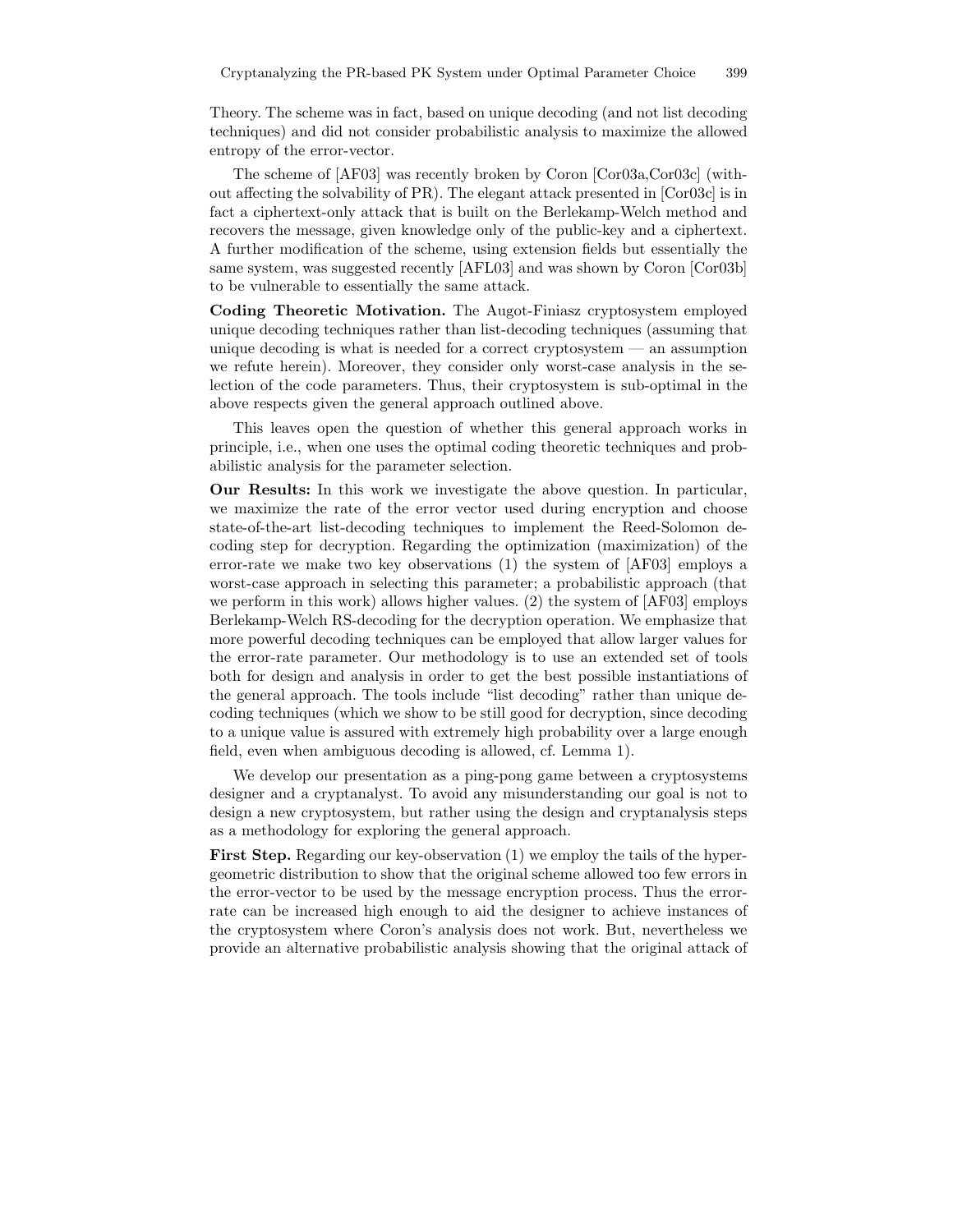Coron would work almost always even in this modified (more noisy) version, thus aiding the cryptanalyst.

Second Step. Combining our key-observations (1) and (2) above, we discover the optimal setting for the sender error-parameter ("optimal" under the assumption that the Guruswami-Sudan list-decoding algorithm [GS98] represents the best possible decoding algorithm against Polynomial Reconstruction). We show that the optimal parameter setting, helps the designer and in this case Coron's attack fails. To answer our question about the limit of the approach, we then present a new attack that is based on the Sudan and Guruswami-Sudan algorithms [Sud97,GS98]. Our attack, with overwhelming probability, breaks even the optimal parameter setting. This means that the general approach, outlined in figure 1, taken by Augot and Finiasz (rather than merely their non-optimal instantiation) breaks.

We believe that our results demonstrate how design and analysis of Coding theory based cryptography, must employ probabilistic methods and state of the art decoding techniques. Furthermore, our results and the attack of Coron demonstrate that PR-based cryptosystems that lack formal proofs of security by concrete reduction arguments, even when they seem to be related to PR, are potentially susceptible to coding theoretic attacks that do not imply any weakness in the PR problem itself. Note that, the private-key cryptosystem based on PR suggested by the authors in [KY02] was shown to be semantically secure under an intractability decisional assumption that bears upon the average-case PR (for choices of the parameters beyond the Guruswami-Sudan solvability bound). This cryptosystem (as well as the other cryptographic primitives in [KY02]) are not affected by the techniques of the present paper and of Coron's [Cor03a,Cor03b,Cor03c] and breaking these designs seems to require significant advances in RS decodability.

Due to space constraints proofs are omitted from the present abstract; the full-version with all details is available in [KY04].

# 2 Background: the Recent Polynomial-Based Public-Key Cryptosystem

We review the recent developments, while setting up the necessary notations and interesting points regarding our investigation.

#### 2.1 The Cryptosystem of [AF03]

The cryptosystem of [AF03] can be described in high level as follows:

1. The public-key is a PR-instance of parameters  $[n, k+1, W]$  for which (i) the hidden polynomial  $p$  is monic; (ii) solving the instance is considered hard. The public-key is a sequence of values in  $(\mathbb{F} \times \mathbb{F})^n$  (while the locations of the error points is the secret key).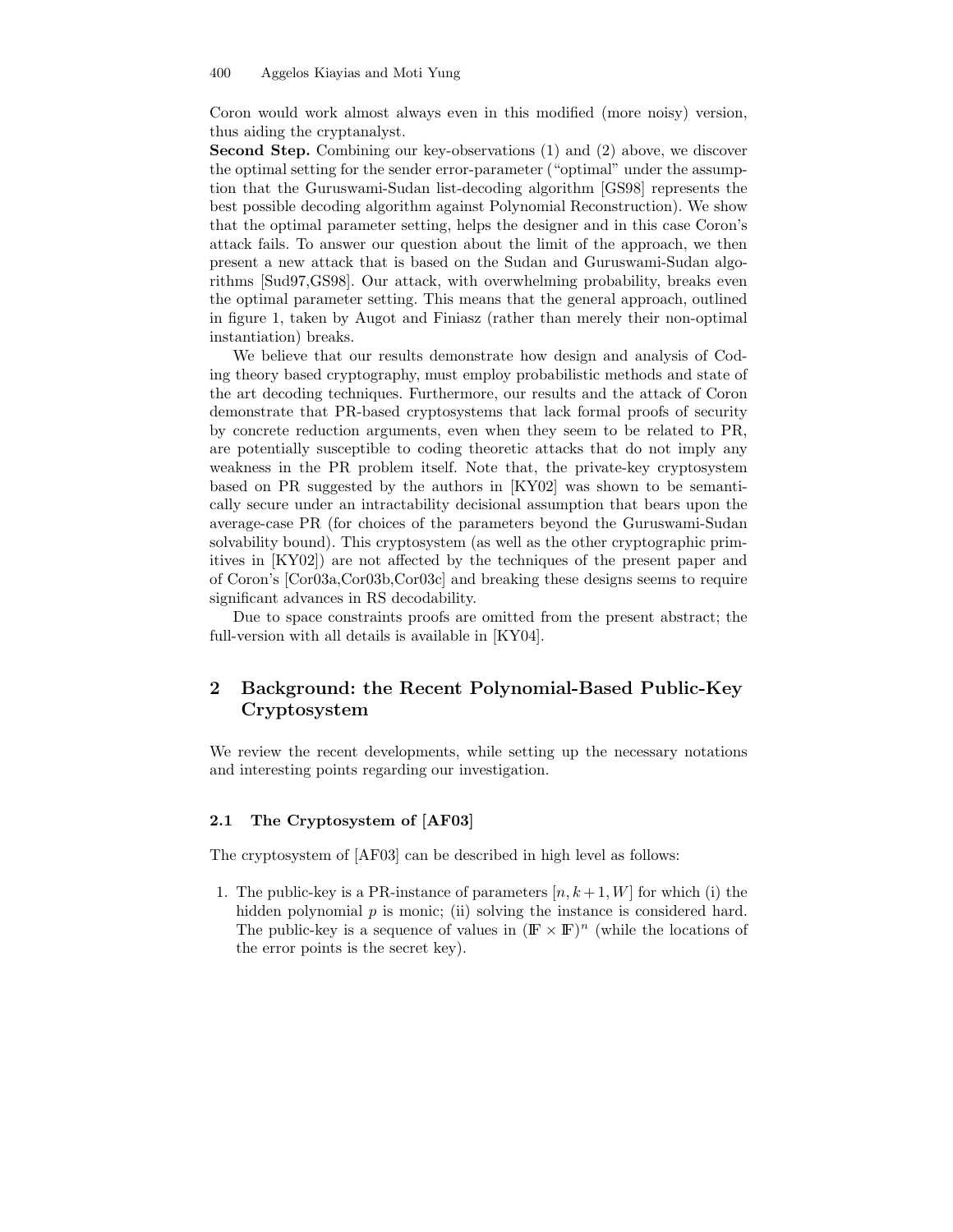- 2. Encryption operates by first transposing (i.e., scaling the polynomial of) the public-key using a random value  $\alpha \in \mathbb{F}$  (the encryption coefficient), and then adding to the transposed public-key the message (evaluated as a second polynomial represented as pairs of points using the same first coordinates as the points of the public key PR instance, with no errors), and finally adding some additional  $w$  errors. (In other words, the message is embedded in a second PR instance with w errors and added to the transposed public key). It follows that a ciphertext is a sequence of values in  $(\mathbb{F} \times \mathbb{F})^n$ .
- 3. Decryption removes the points that correspond to public-key errors, i.e., W points of the ciphertext. Decryption relies on the following two facts: (i) the remaining  $n - W$  points can be decoded into a polynomial  $p^*$ ; (ii) due to the fact that the message polynomial is selected to be of degree less than the degree of the monic polynomial  $p$  hidden in the public-key, it follows that the recovery of  $p^*$  implies the recovery of the encryption coefficient  $\alpha$ . The message polynomial can be recovered as  $p_{msg}(x) = p^*(x) - \alpha p(x)$ .

We note that the points over which the polynomials are evaluated in a PR instance can be publicly known (thus the public-key and the ciphertext can be considered to be of size only  $|\mathbb{F}|^n$ .

In more detail, let  $z_1, \ldots, z_n \in \mathbb{F}$  be arbitrary distinct elements of the underlying field, where  $n \in \mathbb{N}$  is a security parameter. The public-key of the system is a PR-instance that is generated as follows: first a random tuple  $\langle E_1, \ldots, E_n \rangle$ is selected that has exactly  $W$  non-zero randomly selected elements from  $\mathbb{F}$ . Second, a random polynomial  $p$  of degree less than  $k$  is selected. The public-key is set to  $\mathsf{pk} := \{ \langle z_i, y_i \rangle \}_{i=1}^n$  where  $y_i = p(z_i) + E_i + z_i^k$  for  $i = 1, ..., n$ .

**Remark**. Observe that  $\{\langle z_i, y_i - z_i^k \rangle\}_{i=1}^n$  is a random PR-instance with parameters  $n, k, W$ .

The encryption operation is defined with domain  $\mathbb{F}^k$  and general range the set  $(\mathbb{F} \times \mathbb{F})^n$ . The message *msg* is encoded as a polynomial of degree less than k, denoted by  $p_{msg}(x)$ ; a random tuple  $\langle e_1, \ldots, e_n \rangle$  is selected so that it has exactly w non-zero randomly selected field elements; a random element  $\alpha \in \mathbb{F}$ is selected as well. The ciphertext that corresponds to msg is the sequence of pairs  $\{\langle z_i, y'_i \rangle\}_{i=1}^n$  defined as follows  $y'_i = \alpha y_i + p_{msg}(z_i) + e_i$ , for  $i = 1, ..., n$ .

So far, the above represents a general approach. The exact choice of parameters (as a function of n, say) gives the specific system of  $[AF03]$ .

The decryption operates as follows: let  $I \subseteq \{1, \ldots, n\}$  be such that  $|I| =$  $n - W$  and for all  $i \in I$  it holds that  $E_i = 0$  (from the selection of the publickey). Observe now that the sequence of pairs  $C = {\langle z_i, y'_i \rangle}_{i \in I}$  can be seen as a PR-instance with parameters  $[n - W, k + 1, w]$ . Now suppose that,

Condition #1: 
$$
w \leq \frac{n-W-k-1}{2} \Rightarrow n \geq 2w+W+k+1
$$

This condition implies that the PR-instance has a unique solution that can be recovered by the unique decoding technique of Berlekamp-Welch algorithm. Given such solution  $p^*(x)$  it follows that the leading coefficient of  $p^*$  will be equal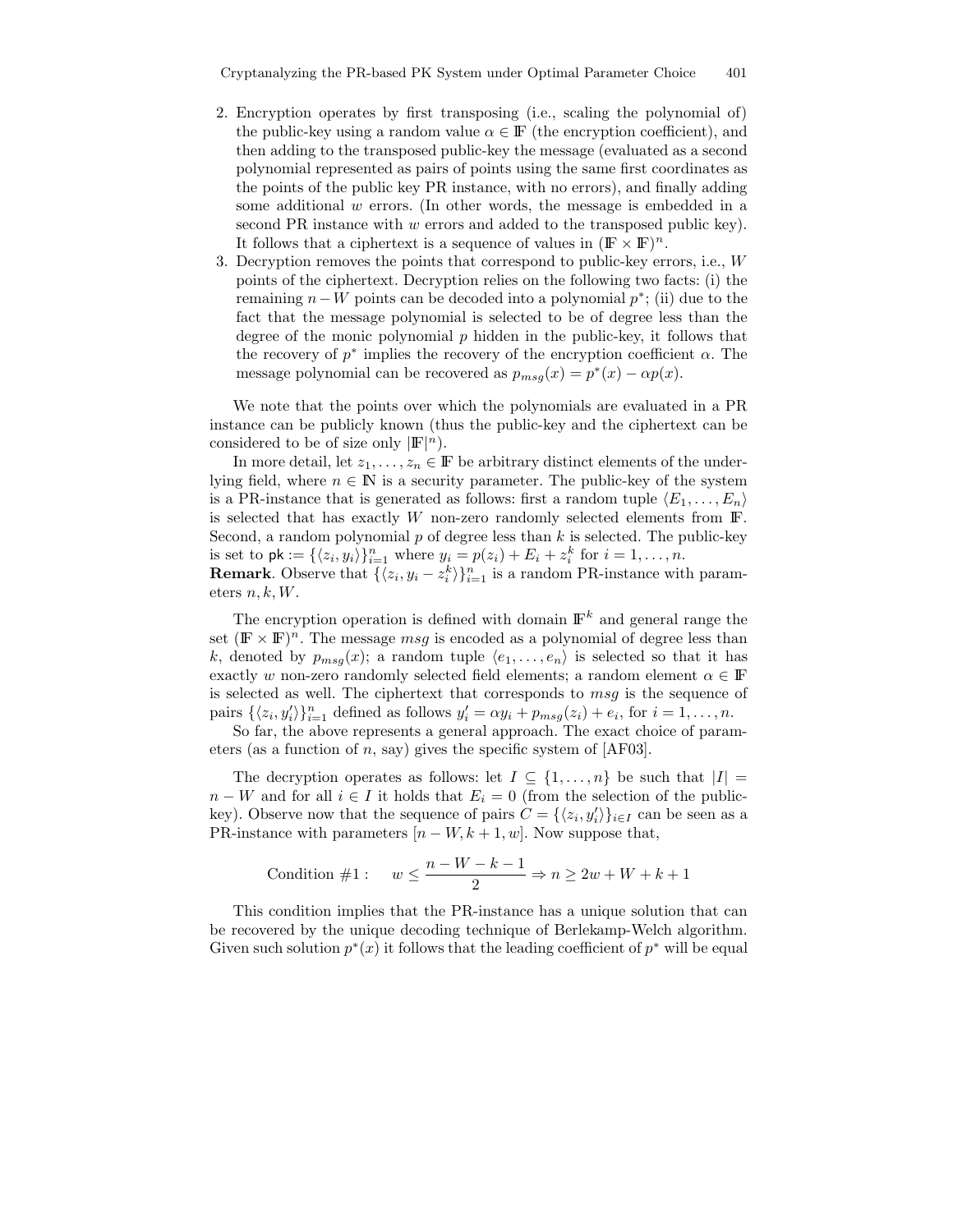to  $\alpha$  (by construction, we have that the polynomial hidden into the public-key is monic and of degree  $k$  while the degree of the message polynomial is at most  $k-1$ ). Then, the transmitted message can be recovered as follows  $p_{msg}(x)$  =  $p^*(x) - \alpha(x^k + p(x)).$ 

A second condition is that  $W$  should be large, beyond the known bounds of list-decoding, to assure that a third party cannot simply get the error locations of the public key (and thus decrypt all ciphertexts). This condition is the base of the presumed security of the scheme.

#### 2.2 A Cryptanalytic Framework

The Cryptanalytic problem that is the basic building block for mounting a ciphertext-only attack on the Public-Key Cryptosystem of [AF03] as described above is defined as follows:

Definition 2. Ciphertext-only Attack Problem (CAP) Given two sequences of tuples  $X_1 := {\langle z_i, y_i \rangle}_{i=1}^n$  and  $X_2 := {\langle z_i, y'_i \rangle}_{i=1}^n$  and parameters  $n, k, w, W$ that satisfy the following conditions

- i.  $w \leq \frac{n-W-k-1}{2}$  and  $W \geq n \sqrt{n(k-1)}$ .
- ii.  $\{\langle z_i, y_i z_i^k \rangle\}_{i=1}^n$  is a random PR-instance with parameters  $[n, k, W]$ .
- iii.  $\exists \alpha \in \mathbb{F}$  such that  $\{\langle z_i, y_i'-\alpha y_i \rangle\}_{i=1}^n$  is a random PR-instance with parameters  $[n, k, w].$

Goal. Find a list of values of polynomial-length that contains the value  $\alpha$ .

Any algorithm that solves CAP in polynomial-time can be turned into a ciphertext-only attack against the cryptosystem of [AF03], as the following proposition reveals.

Proposition 1. Let A be an algorithm that solves CAP in polynomial-time. Then any message encrypted in the cryptosystem of [AF03] can be decrypted without knowledge of the secret-key in polynomial-time in the security parameter.

#### 2.3 Coron's Attack

In [Cor03c], Coron presented an elegant ciphertext-only attack against the cryptosystem of [AF03]. We explain the attack briefly below and we show that in fact it can be seen as an algorithm to solve CAP (in fact our formulation of CAP above is motivated by the original attack and by further extensions of this idea in the sequel).

Let  $X_1, X_2$  be an instance of CAP, with  $X_1 = {\langle z_i, y_i \rangle}_{i=1}^n X_2 = {\langle z_i, y'_i \rangle}_{i=1}^n$ and parameters  $k, w, W, n$ . Due to condition iii of definition 2 it follows that there exist  $p \in \mathbb{F}[x]$  of degree less than k and  $\alpha \in \mathbb{F}$ , so that  $p(z_i) \neq y'_i - \alpha y_i$  for at most w indexes i.

The attack modifies the Berlekamp-Welch algorithm: Let  $E(x)$  be a monic polynomial of degree w such that  $E(z_i) = 0$  for exactly those indexes i for which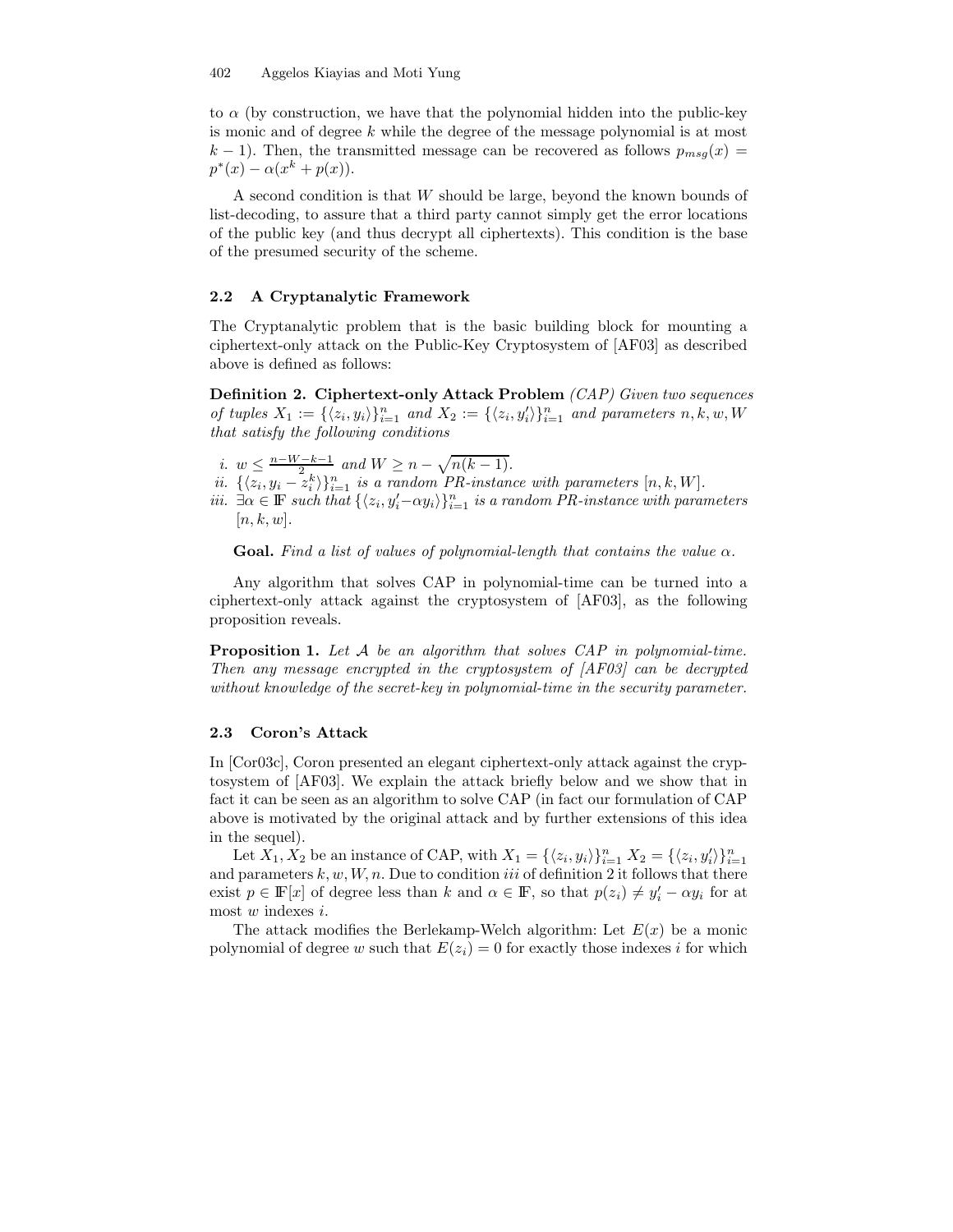$p(z_i) \neq y'_i - \alpha y_i$ . The existence of this polynomial is guaranteed due to the condition *iii* of definition 2. Let  $N(x) = p(x)E(x)$  be a polynomial of degree less than  $k + w$ .

Now consider the following system of equations

$$
\[E(z_i)(y'_i - \lambda y_i) = N(z_i)\]_{i=1}^n \text{ (system 1)}
$$

that has as unknowns the  $2w+k$  coefficients of the polynomials E, N. Observe that the above system (with  $\lambda$  as a parameter) is not homogeneous (due to the fact that  $E$  is monic). Recall that all steps up to this point follow exactly the Berlekamp-Welch algorithm (modulo the unknown  $\lambda$  value).

Now consider the slightly extended system below:

$$
\[E'(z_i)(y'_i - \lambda y_i) = N(z_i)\]_{i=1}^n \quad \text{(system 2)}
$$

where  $E'(x)$  is a non-monic polynomial that has the same properties as E (i.e.  $E'$  and E have the same roots). It follows that system 2 defined above is homogeneous with  $2w+k+1$  unknowns. Let  $A_2[\lambda]$  be the  $n \times (2w+k+1)$ -matrix of system 2.

Due to condition  $i$  of definition 2 the number of equations  $n$  satisfies

$$
n\geq 2w+k+1
$$

and thus system 2 has at least as many equations as unknowns.

Case 1 of the Attack. rank $(A_2[0]) = 2w + k + 1$  (i.e.,  $A_2[0]$  is of full rank). It follows that there are  $2w + k + 1$  linearly independent equations in system 2 for  $\lambda = 0$  (and their locations can be recovered e.g. by Gaussian elimination). Without loss of generality let us assume that these are the equations on locations  $1, \ldots, 2w + k + 1$ . We eliminate the remaining  $n - (2w + k + 1)$  equations from system 2, to make it a square homogeneous system, and we call the remaining equations system 3.

It follows that if we substitute the value  $\alpha$  for  $\lambda$  in the matrix of the system 3, the matrix is singular since it accepts a solution (the polynomials  $E', N$ ) that is non-trivial. As a result the matrix of system 3, denoted by  $A_3[\lambda]$ , has the following property:

$$
\exists \alpha \in \mathbb{F} : \det(A_3[\alpha]) = 0
$$

Now observe that the determinant of system 3 is a polynomial  $f(\lambda) :=$  $\det(A_3[\lambda])$  that is of degree at most  $w + 1$  (because  $\lambda$  is only involved in the part of the matrix of system 3 that corresponds to the polynomial  $E'$ ).

Further observe that  $f(0) = det(A_3[0]) \neq 0$  because of our selection of  $A_3[\lambda]$ to have the property that  $A_3[0]$  is the full rank minor of the matrix  $A_2[0]$ . Thus, the value  $\alpha$  is among the  $w+1$  roots of f and the output will be the list of roots of f. It follows that the above algorithm gives an efficient solution for the CAP problem.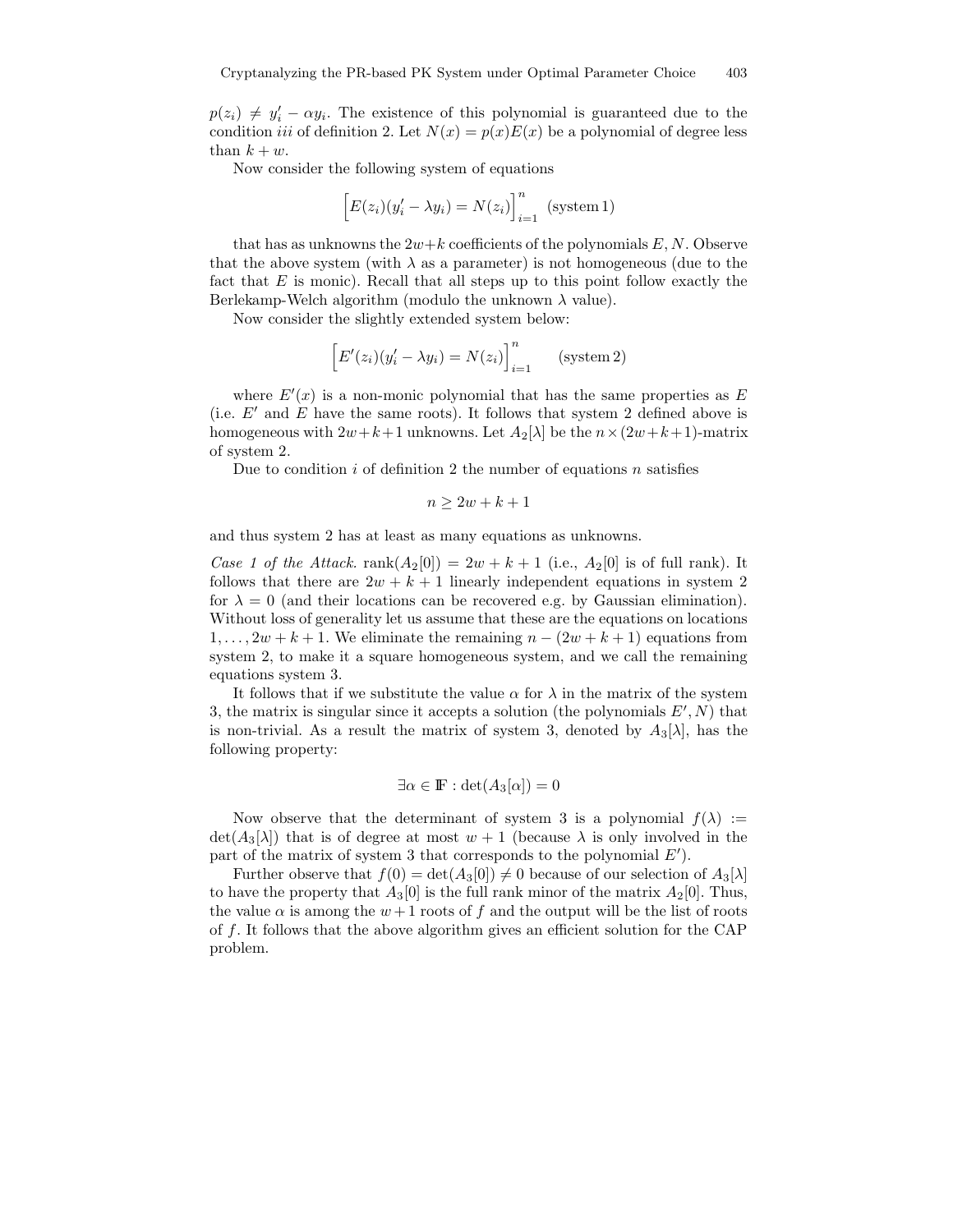Case 2 of the Attack. rank $(A_2[0]) < 2w + k + 1$ . In this case one can find a non-trivial solution of the system  $A_2[0]$  which defines two non-zero polynomials  $E', N$  such that

$$
[E'(z_i)y_i' = N(z_i)]_{i=1}^n
$$

Since  $y'_i = \alpha (p(z_i) + z_i^k + E_i) + p_{msg}(z_i) + e_i$  it follows that

$$
[E'(z_i)(\alpha(p(z_i) + z_i^k + E_i) + p_{msg}(z_i) + e_i) = N(z_i)]_{i=1}^n
$$

Let I be the subset of  $\{1, \ldots, n\}$  for which it holds that  $i \in I \iff (e_i =$ 0)  $\wedge$  ( $E_i = 0$ ). It follows that

$$
[E'(z_i)p^*(z_i) = N(z_i)]_{i \in I}
$$

where  $p^*(x) = \alpha(p(x) + x^k) + p_{msg}(x)$ . Recall that the degree of the polynomial N is less than  $k + w$  and E' is a polynomial of degree w; it follows that  $E'(x)p^*(x)$  is a polynomial of degree  $w+k$ .

Observe that |I| is a random variable (denoted by  $\eta$ ) ranging from  $n-w-W$ to  $n - \max\{w, W\}$ . Next consider this relation:

 $\eta > w + k$  (Sufficient Condition for Case 2)

Under the above relation, it follows that  $|I| \geq w + k + 1$  and as a result the polynomials  $E'(x)p^*(x)$  and  $N(x)$  are equal. It follows immediately that  $p^* = \frac{N}{E'}$ ; naturally given  $p^*$  we recover  $\alpha$  immediately and non-ambiguously (in fact, in this case we will even be able to recover the value of the secret-key).

Performing a worst-case analysis of the above, we know that  $\eta \geq n - w - W$ and as a result the attack would go through as long as  $n-w-W > w+k \iff n >$  $2w+W+k$  something that matches condition  $#1$  of the [AF03]-cryptosystem (cf. section 2.1) and thus the case 2 of the attack can be carried for the parameters of the cryptosystem (without even taking into account that  $\eta$  would be somewhat larger than its lower bound  $n - w - W$ ).

On the other hand, it would be of interest to us to find a necessary condition for case 2 of the attack (the reason for this will become clear in section 3). This can be found by setting  $\eta$  to its highest possible value and requiring this to be greater than  $w + k: \eta := n - \max\{w, W\} > w + k$ ; this is equivalent to:

 $n > w + \max\{w, W\} + k$  (Necessary condition for Case 2)

### 3 The Increased Error Case

The cryptosystem of [AF03] mandates that the number of errors introduced by the sender in the formation of the ciphertext is less or equal to  $\frac{n-W-k-1}{2}$ (condition  $#1$  of section 2.1), to ensure unique decoding in the reduced PRinstance that is obtained after removing the W locations that contain the errors of the Public-Key.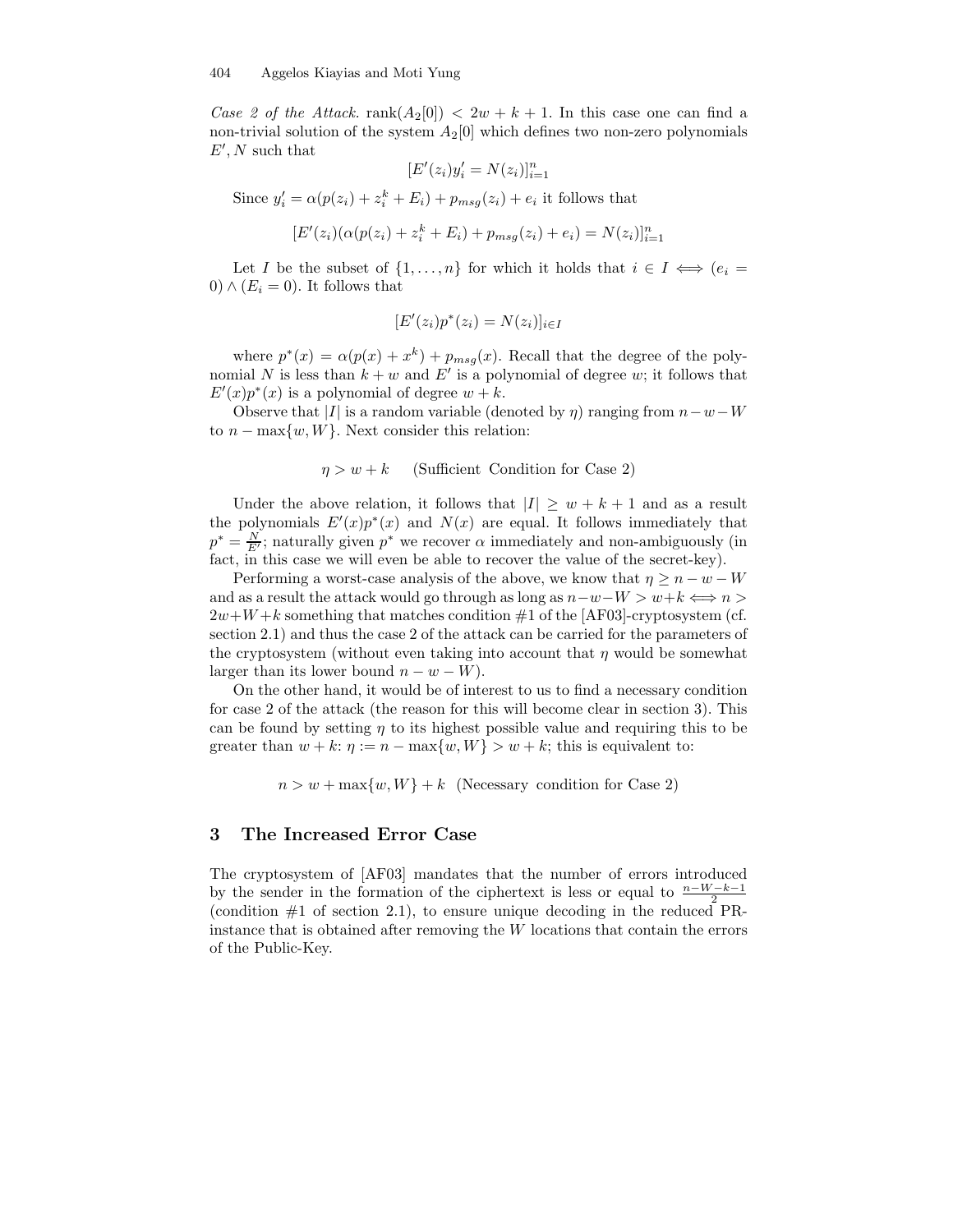We observe that the bound on  $w$  is unreasonably low, for the following reason: many of the errors introduced by the sender will fall into the error-area of the public-key, and thus they will not affect the decryption operation (i.e., introducing a new error in an already erroneous location is a case where  $1 + 1 = 1$ .

To see this better, we can think of the sender in the cryptosystem to be playing the following game: he selects  $w$  points out of  $n$  and randomizes them. Since W of these points will be discarded by the receiver it follows that the number of the good points (out of the total  $n - W$  of good points) that will be randomized by the sender follow a *hypergeometric* distribution with mean value  $\frac{n-W}{n}$ . It follows that the expected number of good points that will be randomized by the sender are  $w \frac{n-W}{n}$ .

In order to ensure decoding for the decryption operation it suffices to force  $\tilde{e} \leq \frac{n-W-k-1}{2}$  where  $\tilde{e}$  is a random variable that follows the hypergeometric distribution with mean  $\frac{n-W}{n}$ . Let  $w = \frac{1}{\frac{n-W}{n} + \epsilon}$  $\frac{n-W-k-1}{2}$ , for some  $\epsilon > 0$ . Using the Chvátal bound for the hypergeometric distribution, [Chv79], we have that

$$
\mathbf{Prob}[\tilde{e} > (\frac{n-W}{n} + \epsilon)w] \le e^{-2\epsilon^2 w} \Longrightarrow \mathbf{Prob}[\tilde{e} > \frac{n-W-k-1}{2}] \le e^{-2\epsilon^2 w}
$$

From the above, as long as  $\epsilon \, \langle W/n, \rangle$  if we set  $w = \frac{1}{\frac{n-W}{n} + \epsilon}$  $\frac{n-W-k-1}{2}$  it follows that the probability  $\mathbf{Prob}[\tilde{e} > \frac{n-W-k-1}{2}] \leq e^{-2\epsilon^2 w}$ , and thus condition  $# 1$  of section 2.1 will be satisfied in the probabilistic sense and decryption will succeed with probability  $1 - e^{-2\epsilon^2 w}$ .

We will concentrate on parameters s.t.  $W > w$  and w is selected as above. Consider for example the assignment  $n = 2000$ ,  $k = 100$ ,  $W > 1556$  (to avoid an attack with [GS98] on the public-key), e.g. we set  $W = 1600$ , and  $\epsilon = 1/6$ ; now observe that  $W/n = 0.8 > 1/6$ . The equation for w mentioned above yields  $w = 407$ . It follows that the probability of correct decryption is  $1 - e^{-2\frac{407}{36}} =$  $1 - e^{-22} \approx 1 - 2^{-31}$ . Observe now that case 2 of Coron's attack would be foiled since the necessary condition fails:

 $n > w + \max\{w, W\} + k \Longleftrightarrow 2000 > 1600 + 407 + 100 \Longleftrightarrow$  false

Thus, by merely increasing the number of errors that the sender of the cryptosystem introduces during encryption (relying on randomization to allow decryption with very high probability), we are capable of thwarting the analysis of Coron's attack (in particular the analysis of case 2 of the attack). Observe that this is possible without any other modification of the cryptosystem whatsoever.

Nevertheless, this is only a temporary comfort as we will prove in the next section.

# 4 With High Probability Modified Coron's Attack Succeeds against Increased Errors

Next, we use another probabilistic analytical tool to show that, in fact, in spite of the increased errors, the attack actually works with high probability.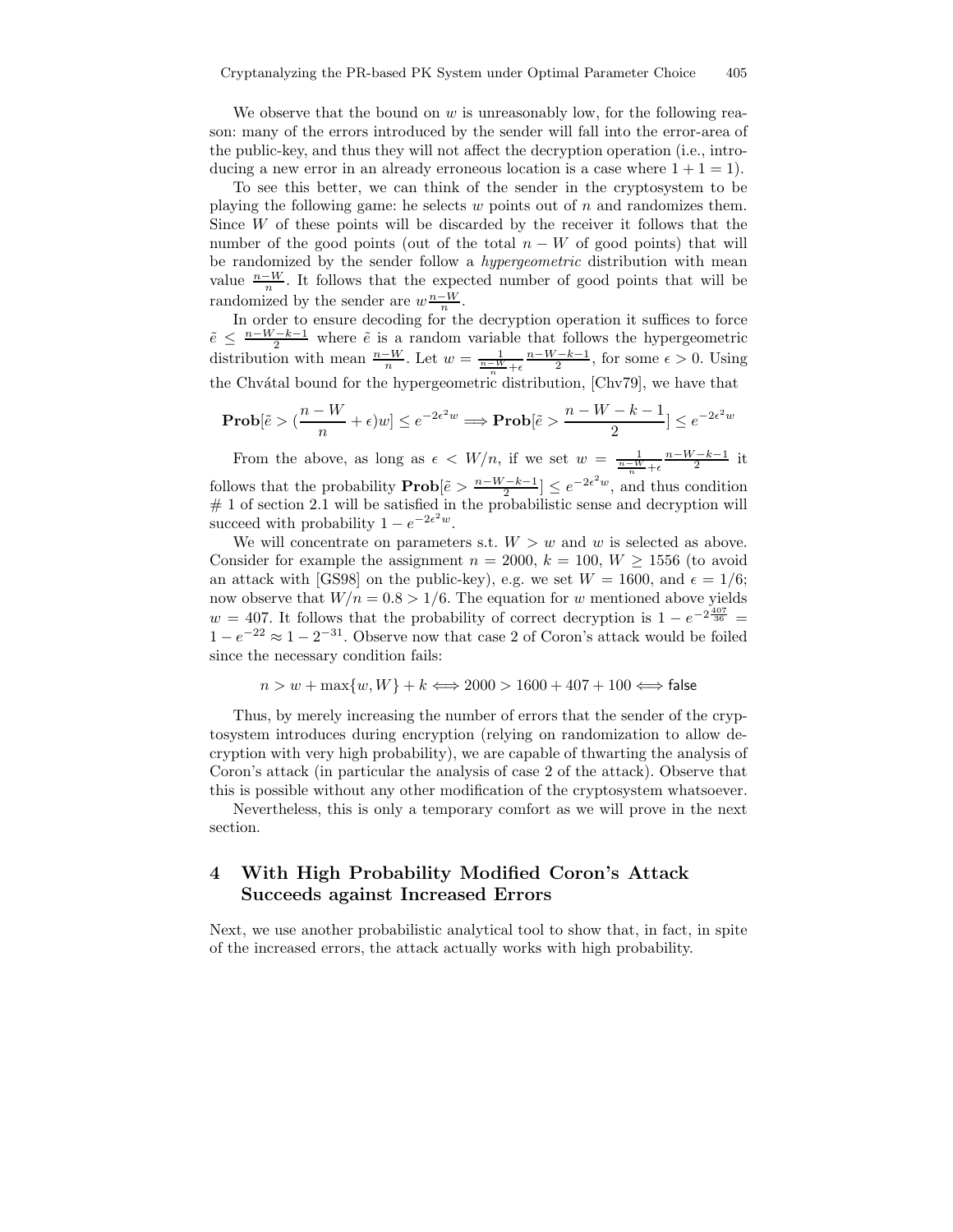First, observe the error-increase we introduced in section 3 does not apply to case 1 of Coron's attack. Indeed, one can show for any  $\epsilon > 0$  that

$$
w = \frac{1}{\frac{n-W}{n} + \epsilon} \frac{n-W-k-1}{2} \le \frac{n-k-1}{2}
$$

and the condition  $w \leq (n - k - 1)/2$  is sufficient for case 1 to go through (that is, if we can apply it). Recall that case 1 of the attack only applies to the case det $(A_3[0]) \neq 0$ .

We will show that this in fact happens most of the times (a fact observed in practice in [Cor03c] but not proved). This means that the attack works even in the increased error setting of the previous section. Let us recall the matrix of system 2, as defined in section 2.3.

$$
A_2[\lambda]=\big(\,B_2\ C_2[\lambda]\,\big)=
$$

$$
= \begin{pmatrix} 1 & z_1 & \ldots & z_1^{w+k-1} & y_1' - \lambda y_1 & (y_1' - \lambda y_1) z_1 & \ldots & (y_1' - \lambda y_1) z_1^w \\ 1 & z_2 & \ldots & z_2^{w+k-1} & y_2' - \lambda y_2 & (y_2' - \lambda y_2) z_2 & \ldots & (y_2' - \lambda y_2) z_2^w \\ \vdots & \vdots & \vdots & \vdots & \vdots & \vdots & \vdots & \vdots \\ 1 & z_n & \ldots & z_n^{w+k-1} & y_n' - \lambda y_n & (y_n' - \lambda y_n) z_n & \ldots & (y_n' - \lambda y_n) z_n^w \end{pmatrix}
$$

where  $B_2$  is a Vandermonde matrix of dimension  $w + k$  over the elements  $z_1, \ldots, z_n$ ;  $B_2$  corresponds to the coefficients of  $N(x)$ ;  $C_2[\lambda]$  is a Vandermonde matrix of dimension  $w + 1$  over the elements  $z_1, \ldots, z_n$  where its *i*-th row is multiplied by  $y'_i - \lambda y_i$ , for  $i = 1, \ldots, n$ ;  $C_2$  corresponds to the coefficients of  $E'(x)$ . Recall that  $A_2[\lambda]$  is a  $n \times (2w + k + 1)$  matrix. We would like to prove that rank $(A_2[0]) = 2w + k + 1$  with overwhelming probability.

If rank $(A_2[0]) < 2w + k + 1$  then it follows that any  $(2w + k + 1)$ -minor of  $A_2[0]$  is singular. Below we show that this event can only happen with very small probability (assuming that the underlying finite field  $\mathbb{F}$  is large — something that is assumed in [AF03]) thus we deduce that the first case of the attack would work almost always.

**Theorem 1.** Let  $P = Prob[rank(A_2[0]) < 2w + k + 1]$  be the probability that the rank of  $A_2[0]$  is less than  $2w + k + 1$  where the probability is taken over all possible choices for the given CAP instance out of which we construct  $A_2[\lambda]$ . It holds that  $P \leq 2w/|F|$  and the proof works even if the first inequality of condition i of definition 2 is relaxed to only  $w \leq (n - k - 1)/2$ .

### 5 The Most General AF System Avoids Coron's Attack

### 5.1 An "optimal variant" of the [AF03] cryptosystem

In this section we show that the number of errors w introduced by the sender can, in fact, be increased further beyond the improved bound that we describe in section 3, by employing the proper decoding method for decryption (cf. figure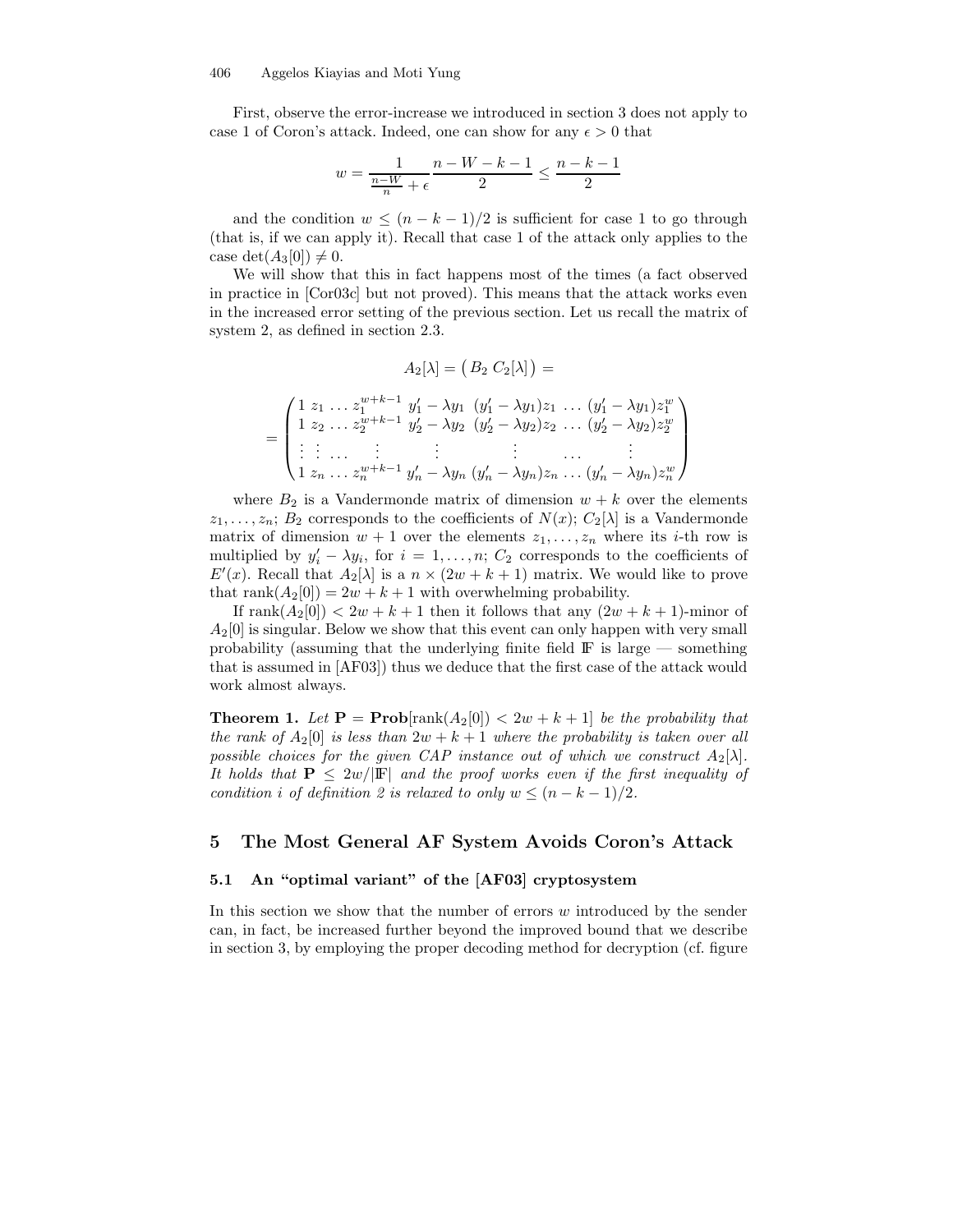1). In particular, we make the following crucial observation: [AF03] requires that w is below the error-correction bound of Reed-Solomon Codes, so that the decryption (decoding) is unique. Nevertheless the introduction of random errors in a large enough finite field (such fields are utilized in [AF03]) suggests that uniqueness of decoding can be ensured far beyond the error-correction bound.

In the lemma below we show that randomly selected PR instances that can accept two different decodings are unlikely. This probabilistic analysis allow us to resort to modern list-decoding techniques in the sequel.

**Lemma 1.** Let  $\{\langle z_i, y_i \rangle\}_{i=1}^n$  be a RS-Code codeword of a random message  $p \in$  $\mathbb{F}[x]$  with degree $(p) < k$  that has e errors uniformly random distributed over  $\mathbb{F}$ , s.t.  $e < n - k$ . Then, the probability that it accepts another decoding  $p' \in \mathbb{F}[x]$ with  $p \neq p'$  is at most  $\binom{n}{t}^2/(|\mathbf{F}|^{n-e-k})$  (the probability is taken over all possible messages and noise corruptions).

Now observe that if the "message rate" is  $\kappa := k/n$  and the "error-rate" is  $\epsilon := e/n$ , with  $\kappa, \epsilon \in \mathbf{Q}^+$  then it follows that the probability in lemma 1 is less than  $\frac{4^n}{\ln |F| (1-\epsilon)}$  $\frac{4^n}{|\mathbb{F}|^{(1-\epsilon-\kappa)n}}$ . As a result, provided that F satisfies  $|\mathbb{F}|^{1-\epsilon-\kappa} > 4$  it follows that the probability of proposition 1 is "negligible."

Optimal Parameter Setting & Modifications for the Cryptosystem of [AF03]. Taking advantage of the above Lemma in conjunction with the observation of section 3, we can increase the error-parameter  $w$  further. We refer to our choice as optimal with respect to figure 1 under the basic assumption that the list-decoding algorithm of [GS98] represents the state of the art in RSdecodability.

Below we assume that the sender employs the algorithm of [GS98] for decryption. For this algorithm to work it should hold that  $\tilde{e} < (n - W) - \sqrt{(n - W)k}$ where  $\tilde{e}$  is the number of errors introduced in the area of good points of the public-key due to the encryption operation. As argued in section 3,  $\tilde{e}$  is a random variable following a hypergeometric distribution with mean  $w \frac{n-W}{n}$ . In our analysis below we will simply substitute  $\tilde{e}$  for the expected number of errors. Note that this does not guarantee that the receiver will be capable of recovering the transmitted message "most of the times." To guarantee this we would have to show that the probability  $\mathbf{Prob}[\tilde{e} < (n - W) - \sqrt{(n - W)k}]$  is overwhelming (as we did in section 3), something that cannot simply be inferred from the fact that the mean of  $\tilde{e}$  is less than  $(n - W) - \sqrt{(n - W)k}$ ; in order for the receiver to be able to decrypt most of the times we would instead require that the mean of  $\tilde{e}$  is sufficiently lower than the bound  $(n-W) - \sqrt{(n-W)k}$  and then employ the Chv´atal bound on the tails of the hypergeometric distribution to bound the error probability by a negligible fraction, [Chv79] (as in section 3).

Nevertheless, since we intend to cryptanalyze the resulting cryptosystem, we will opt for simply substituting  $\tilde{e}$  for its mean, as this would only make our attack stronger. On the other hand observe that a public-key cryptosystem that works, say, half the times is still quite useful. Thus, substituting  $\tilde{e}$  for  $w \frac{n-W}{n}$  we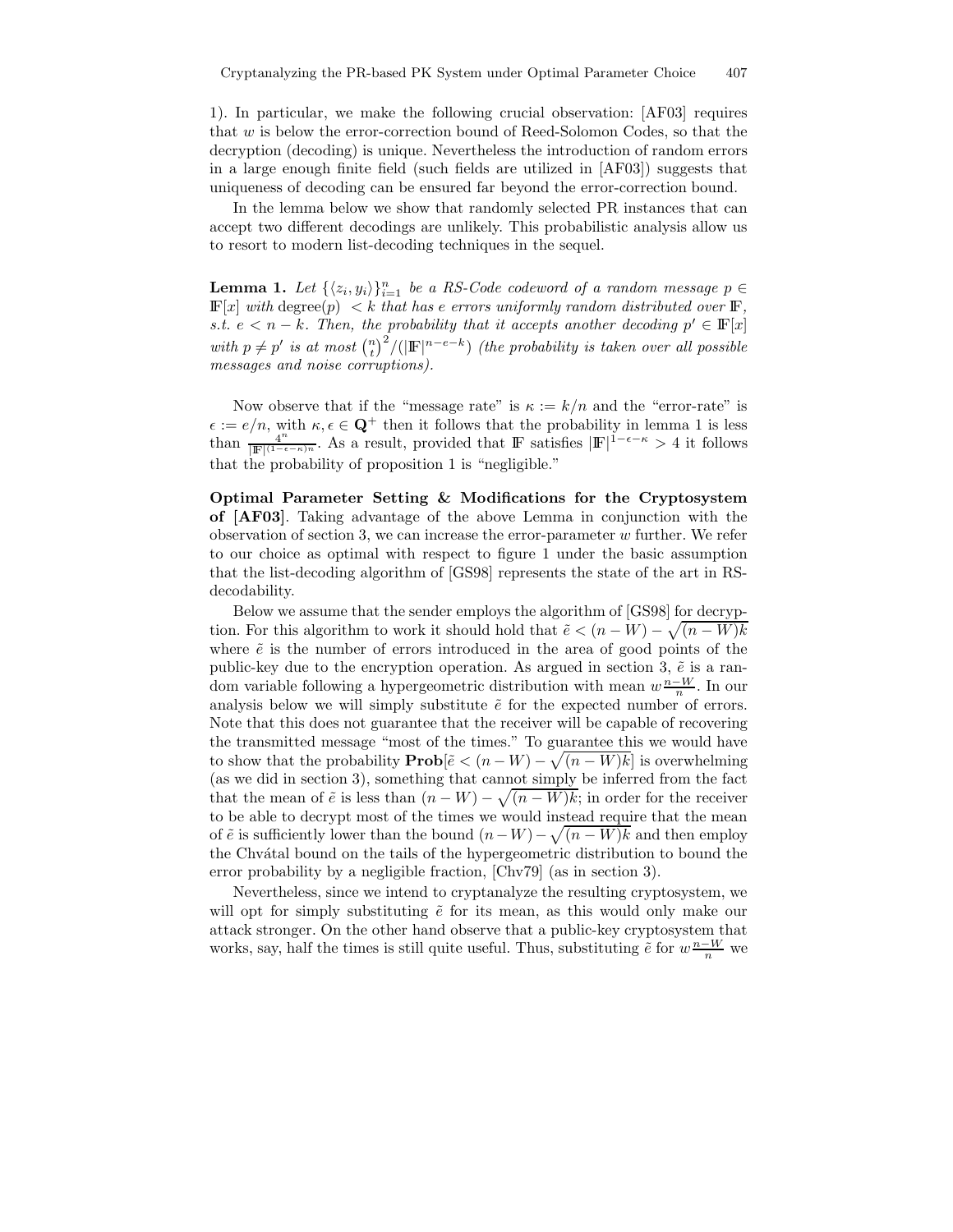obtain

$$
w\frac{n-W}{n} < (n-W) - \sqrt{(n-W)k} \Longrightarrow w < n - n\sqrt{\frac{k}{n-W}}
$$

We conclude that the optimal selection would allow the parameter  $w$  to be selected as high as:

$$
w < n(1-\sqrt{\frac{k}{n-W}})
$$

The new bound above increases the number of errors that we can allow the sender to introduce, as long as  $W$  is selected appropriately:

**Proposition 2.** There are choices for W such that  $W \geq n - \sqrt{n(k-1)}$  and  $n(1-\sqrt{\frac{k}{n-W}}) > \frac{n-k-1}{2}$ , as long as  $k \geq 5$  and  $k/n \leq 1/16$ .

Now recall that the necessary condition for Coron's attack (both cases) is  $w \leq \frac{n-k-1}{2}$ . It follows from the proposition above that our analysis puts the parameter  $w$  beyond the range of Coron's attack, provided that  $W$  is properly selected. To illustrate this concretely, suppose that  $n = 2500$  and  $k = 101$ . Then, W should be selected in the range  $[2000, \ldots, 2126]$ ; if we make the choice  $W = 2063$  then we can set w to be as high as 1298, whereas Coron's attack would correct any value of  $w$  only up to 1199. Note that the gap of 99 elements between the bound of Coron's attack and the assignment  $w = 1298$  ensures that the application of the attack by removing 99 points at random would only succeed with probability less than  $(0.52)^{99} \approx 2^{-96}$  (since the ratio of the senderintroduced error points is  $\approx 0.52$ ).

Corollary 1. Coron's attack cannot be applied against the [AF03]-cryptosystem in the optimal parameter setting.

To draw a parallel to our exposition in section 2.2, we introduce the problem CAP+ to stand for the ciphertext-only attack problem of the optimal variant of Augot and Finiasz Cryptosystem, (the only difference from CAP being in the choice of  $w$ :

Definition 3. Ciphertext-only Attack Problem in the optimal parameter setting  $(CAP+)$  Given two sequences of tuples  $X_1 := {\langle z_i, y_i \rangle\}_{i=1}^n$  and  $X_2 := \{ \langle z_i, y_i' \rangle \}_{i=1}^n$  and parameters  $k, w, W$  that satisfy the following conditions

- i.  $w < n(1 \sqrt{\frac{k}{n-W}})$ , and  $W \ge n \sqrt{n(k-1)}$ .
- ii.  $\{\langle z_i, y_i z_i^k \rangle\}_{i=1}^n$  is a random PR-instance with parameters  $[n, k, W]$ .
- iii.  $\exists \alpha \in \mathbb{F}$  such that  $\{\langle z_i, y_i'-\alpha y_i \rangle\}_{i=1}^n$  is a random PR-instance with parameters  $[n, k, w].$

**Goal.** Find a list of values of polynomial-length that contains the value  $\alpha$ .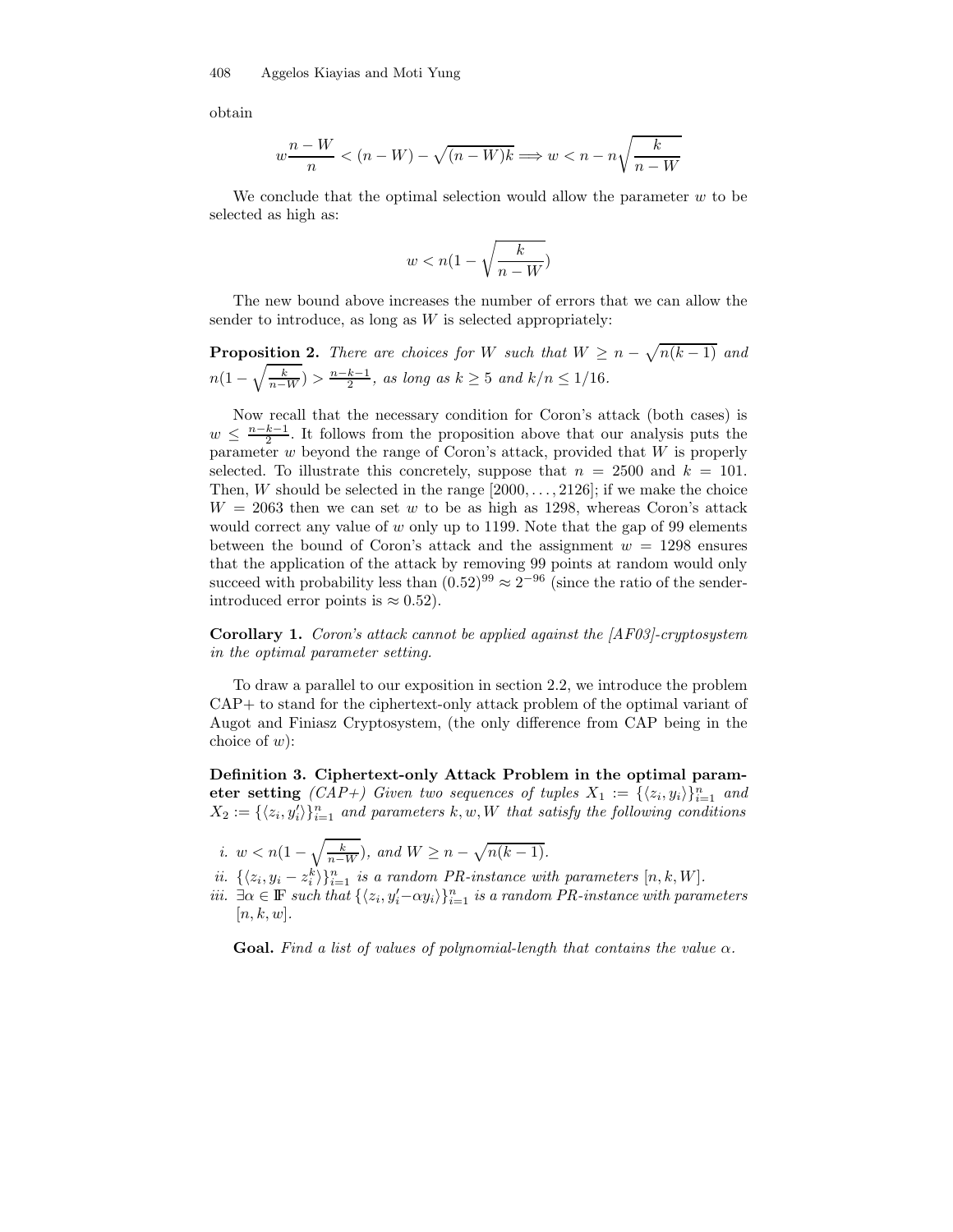As before we show that any algorithm that solves CAP+ can be used to mount a ciphertext-only attack on the cryptosystem of [AF03] (but now in the optimal parameter setting):

**Proposition 3.** Let A be an algorithm that solves  $CAP+$  in polynomial-time. Then any message encrypted in the cryptosystem of [AF03] in the optimal parameter setting can be decrypted without knowledge of the secret-key in polynomialtime in the security parameter.

In the Lemma below we give an upper bound on the value of  $w$  (that is independent of  $W$ ).

**Lemma 2.** For any CAP+ instance, it holds that  $n - w > \sqrt[4]{n^3(k-1)}$ .

# 6 The Attack Against the General System Employing List-Decoding

The results we present in this section (essentially an algorithm for solving CAP+) is based on Sudan's list-decoding algorithm, [Sud97] and Guruswami Sudan [GS98] algorithms (for both there are efficient polynomial-time algorithms, see [McE03]).

#### 6.1 The attack

Let  $n, k, w, W \in \mathbf{Z}$  and  $X_1 = {\langle z_i, y_i \rangle\}_{i=1}^n, X_2 = {\langle z_i, y_i' \rangle\}_{i=1}^n$  be an instance of CAP+. We denote  $\hat{y}_i := y'_i - \lambda y_i$  for  $i = 1, ..., n$ , where  $\lambda$  is an unspecified parameter (free variable); to set the parameter  $\lambda$  to a specific value  $\alpha$  we will write  $\hat{y}_i[\alpha]$ .

According to the definition of a CAP+ instance we know that there exists a value  $\alpha \in \mathbb{F}$  (the "encryption coefficient") and a polynomial  $p \in \mathbb{F}[x]$  of degree less than k (the "message polynomial") that agrees with  $n - w$  of the points  $\langle z_i, \hat{y}_i[\alpha] \rangle$ . Define  $l := n - w - 1$ . Next we consider the following system of equations on a set of unknowns  $\{q_{j_1,j_2}\}_{j_1\geq 0,j_2\geq 0,j_1+(k-1)j_2\leq l}$  (called system 4):

$$
\forall i \in \{1, ..., n\} \sum_{j_1 \ge 0, j_2 \ge 0, j_1 + (k-1)j_2 < l} q_{j_1, j_2} z_i^{j_1} \hat{y}_i^{j_2} = 0 \text{ (system 4)}
$$

Observe that any solution to system 4 above defines a bivariate polynomial  $Q(x, y)$  that satisfies the property degree<sub> $Q, x + (k-1)$ degree $Q, y < l$ .</sub>

**Lemma 3.** The number of unknowns of system 4, is at least  $\frac{l(l-1)}{2(k-1)}$ .

Recall that from proposition 2 we know that we only consider parameter choices that satisfy  $k/n \leq 1/16$ . For such range of parameters (and sufficiently large  $n)$  we, in fact, show:

**Lemma 4.** System 4 is not overdefined provided that  $n \geq 19$  and  $k/n \leq 1/9$ .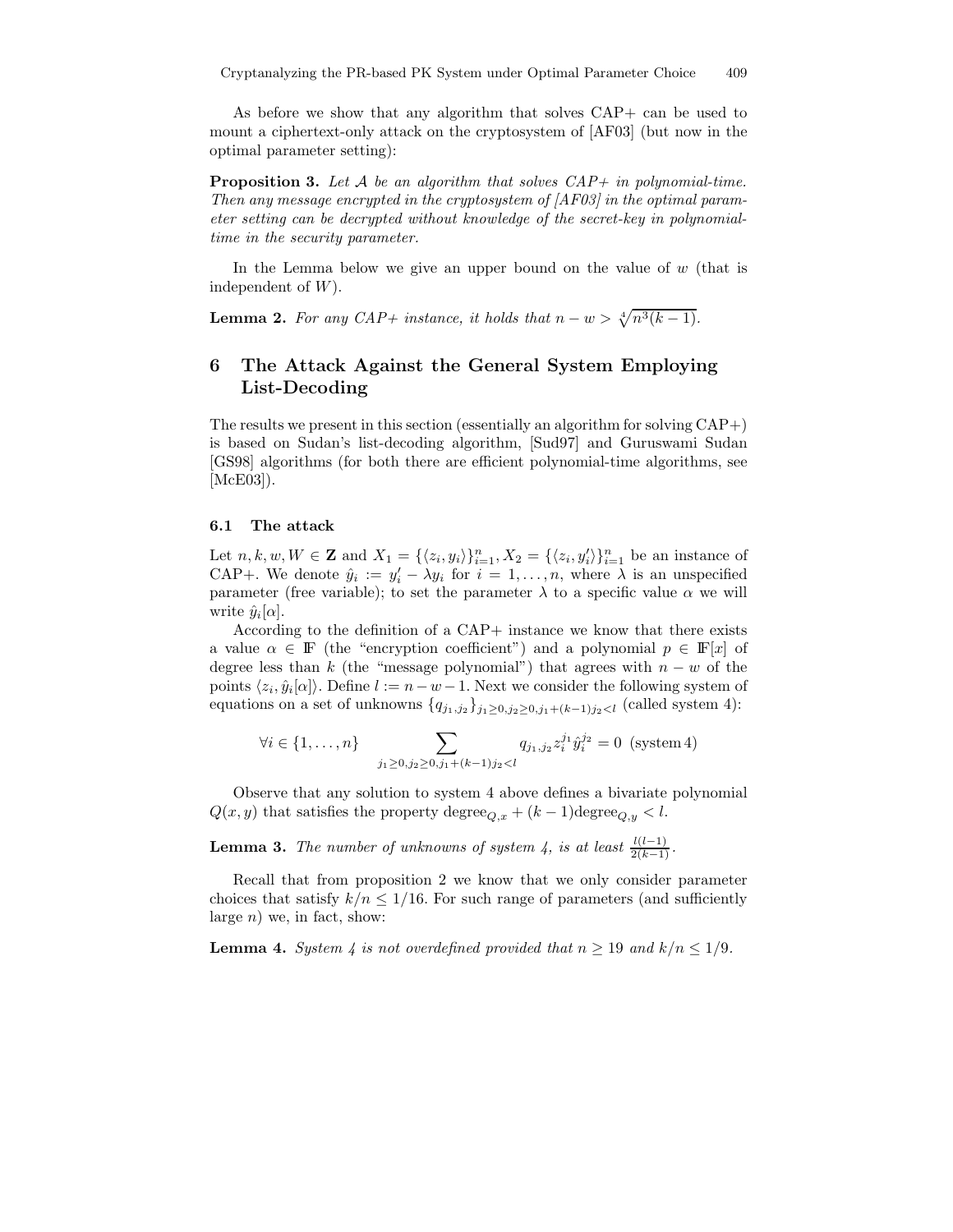Subsequently we omit the appropriate number of unknowns from system 4, to equalize the number of unknowns and equations. This results in a square homogeneous system of  $n$  equations and unknowns that we call system 5. We denote the matrix of system 5 by  $A[\lambda]$ .

**Theorem 2.** Let  $\alpha \in \mathbb{F}$  be the "encryption coefficient" for a CAP+ instance as defined in item iii of definition 3. The matrix  $A[\alpha]$  as constructed above is singular.

Since  $A[\alpha]$  is singular, it follows that if we define the polynomial  $f(\lambda) :=$  $Det(A[\lambda])$ ,  $\alpha$  will be among the solutions of  $f(\lambda)$ . Thus we can solve CAP+ by computing all the (polynomialy many, by degree constraint) roots of  $f(\lambda)$ .

**Theorem 3.** The probability **P** that the polynomial  $f(\lambda) = Det(A[\lambda])$  is the zero-polynomial satisfies  $\mathbf{P} \leq 2s(n-l)/|\mathbf{F}|$ , where  $s = \lfloor \frac{l-1}{k-1} \rfloor$  (the maximum degree of the y-variable in any of the columns of  $A[\lambda]$ .

## 7 Summary

In this section, we summarize our cryptanalytic results.

Given an instance of CAP+  $\{\langle z_i, y_i \rangle\}_{i=1}^n$ ,  $\{\langle z_i, y'_i \rangle\}_{i=1}^n$  with parameters  $n, k, w, W$ . 0. Set  $l := n - w - 1$ . 1. Select  $D \subseteq \mathbb{N} \times \mathbb{N}$  so that  $|D| = n$  and for all  $\langle j_1, j_2 \rangle \in D$ ,  $j_1 + (k-1)j_2 < l$ 2. Let  $\boldsymbol{D} = \langle \langle j_1[1], j_2[1] \rangle, \ldots, \langle j_1[n], j_2[n] \rangle \rangle$ , a lexicographic ordering of D. 3. Construct a  $(n \times n)$ -matrix A so that its  $(i, i')$ -entry equals  $z_i^{j_1[i']} (y_i' - \lambda y_i)^{j_2[i']}$ . 4. Compute  $f(\lambda) := \det(A[\lambda])$  symbolically to obtain the polynomial f on  $\lambda$ . 5. Output all roots of  $f$ .

Fig. 2. The algorithm that solves CAP+

First in figure 2 we overview the CAP+ algorithm that was presented in the previous section. Using this, the general cryptosystem based on Augot and Finiasz [AF03], even under the optimal choice of parameters is broken under ciphertext-only attacks. The breaking algorithm is summarized in figure 3.

1. if  $w \leq \frac{n-k-1}{2}$  invoke case 1 of Coron's attack.

2. else invoke the CAP+ algorithm of figure 1, and recover the plaintext using Guruswami-Sudan algorithm (as described in proposition 3).

Fig. 3. The attack against the Generalized Version of [AF03]-Cryptosystem.

Given the public-key and a ciphertext of the [AF03]-cryptosystem with parameters  $n, k, w, W$ .